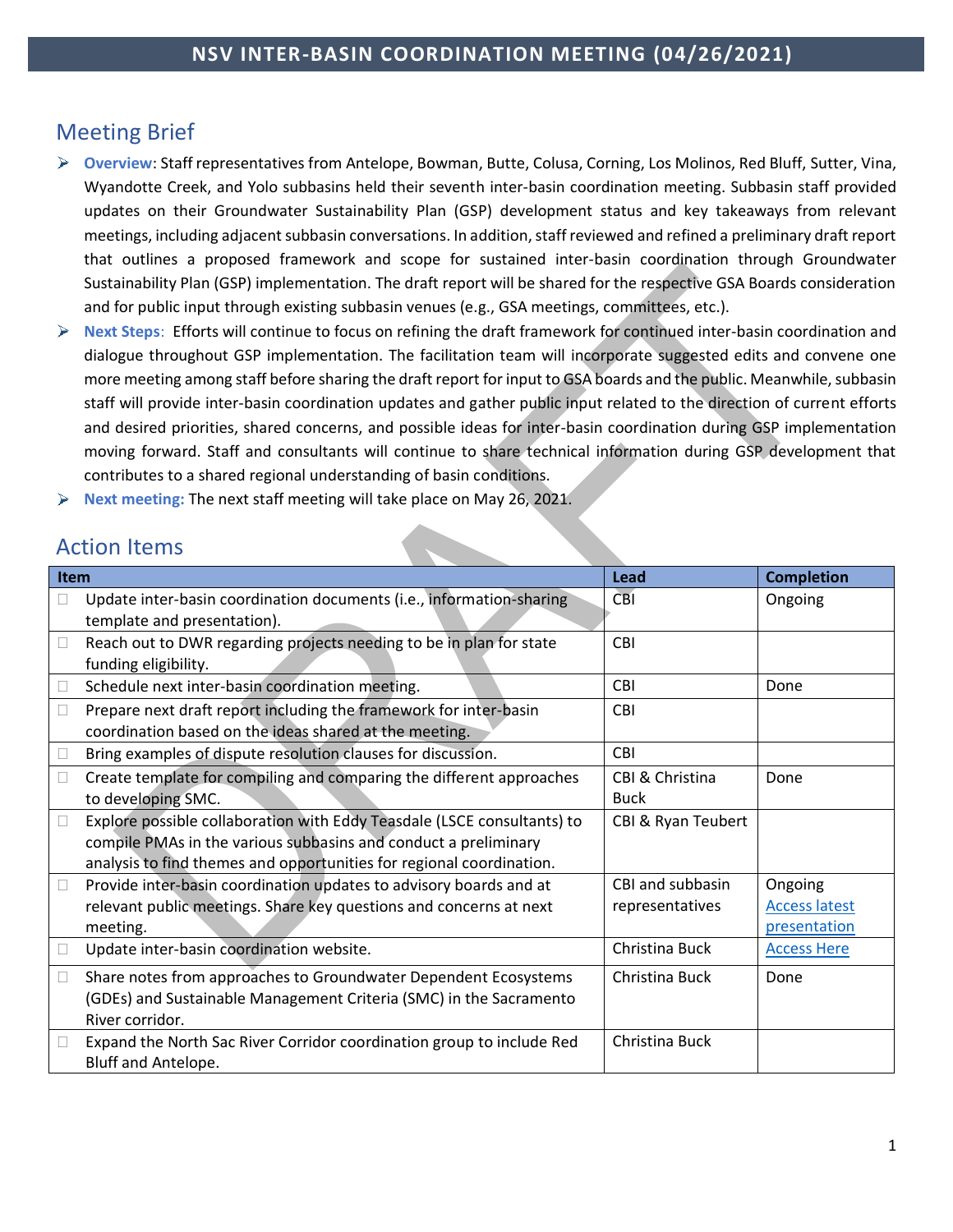# Summary

# **1. Meeting Purpose and Introduction**

This was the seventh meeting of staff to support the Northern Sacramento Valley (NSV) inter-basin coordination effort. The aim of this meeting was to review and refine a preliminary draft report that outlines a proposed framework and scope for sustained inter-basin coordination through Groundwater Sustainability Plan (GSP) implementation. The draft report will be shared for the respective GSA Boards consideration and public input at existing subbasin venues (e.g., GSA meetings, committees, etc.). In addition, staff representatives provided updates on their GSP development status, shared takeaways from adjacent subbasin meeting, and determined next steps for technical information-sharing efforts.

# **2. Meeting Summary**

Participants did not provide feedback or suggested edits to the previous meeting summary (3/2/21). The summary is available on the webpage [\[Access Here\]](https://www.buttecounty.net/waterresourceconservation/Sustainable-Groundwater-Management-Act/Inter-basin-Coordination).

# **3. GSP Development Status Updates**

Subbasin staff provided updates on their GSP development status. For more subbasin specific updates, visit websites in the table below.

- **Colusa-** released the first four GSP chapters for public comment through May 5<sup>th</sup>, including Introduction, Plan Area, Basin Setting, and Monitoring Network.
- **Antelope, Bowman, Los Molinos, and Red Bluff** released the Basin Setting (including the Hydrogeologic Conceptual Model) and Water Budget chapters for public review. Tehama County has formed an ad hoc committee to evaluate recommendations for land subsidence. For Groundwater Dependent Ecosystems (GDEs), the technical team will likely determine they do not have enough information to set Measurable Objectives (MOs) and Minimum Thresholds (MTs) at the moment. Further, the technical team is looking into integrating the 2020 Land IQ data into the model to assess the impacts of growth on local conditions.
- **Corning**  has released the following chapter sections out for review: Introduction, Plan Area, HCM, Groundwater Conditions, and Water Budgets.
- **Vina and Wyandotte Creek**  Will be releasing the SMC chapter for public comment in the next few weeks. Butte County has had robust conversations related to inter-basin coordination with the Groundwater Commission and the Vina GSA Board.

| <b>Subbasin</b>                | <b>Website</b>            |
|--------------------------------|---------------------------|
| Antelope, Bowman, Los          | Website                   |
| <b>Molinos &amp; Red Bluff</b> |                           |
| <b>Butte</b>                   | Website                   |
| Corning                        | Website                   |
| Colusa                         | Websites (Glenn) (Colusa) |
| <b>Sutter</b>                  | Website                   |
| Vina                           | Websites (Vina)   (RCRD)  |
| <b>Wyandotte Creek</b>         | Website                   |
| Yolo                           | Website                   |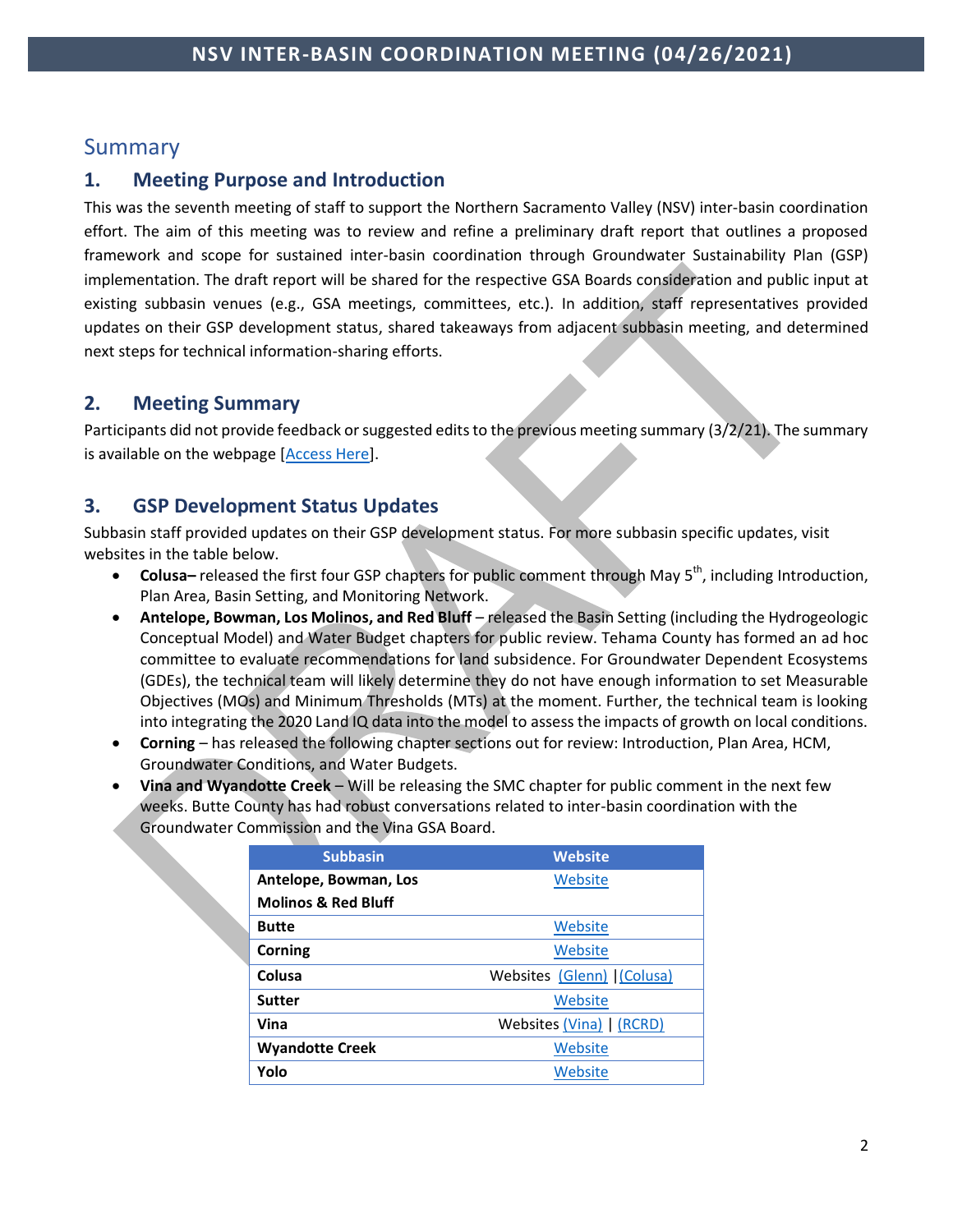### **Discussion:**

- The facilitation team proposed developing a spreadsheet to gather the most up-to-date information regarding Sustainable Management Criteria (SMC) development. This spreadsheet would include the proposed Minimum Thresholds (MT), Measurable Objectives (MOs), undesirable results statements, number of wells per representative monitoring network, and status of SMC development (preliminary, in discussion, or out for public review).
- Overall, subbasin staff supported the idea of creating a draft internal document to have a centralized place to look at similarities and differences. Some were concerned about developing a side-by-side comparison, since each subbasin is developing their SMC based on different local conditions. To avoid confusion, some staff would like to maintain this as an internal document temporarily to be referred to and updated as needed. Butte County representatives shared they would prefer to have the information publicly available, as GSA boards have local control and authority to make decisions.

### **Update on Sacramento River Corridor Coordination**

Christina Buck (Butte County) provided an update on a meeting focused on the Sacramento River Corridor among representatives of Butte, Colusa, and Tehama Counties. The goal was to identify commonalities among the approaches to Groundwater Dependent Ecosystems (GDEs) used to draft SMC around the Sacramento River and its corridor. Overall, subbasins are using measured conditions to develop SMC, not modeling outputs, except for the Redding Subbasin.

In addition, C. Buck shared an update on another recent meeting among the Northern California Water Association (NCWA) meeting focused on establishing "common ground" for identifying GDEs for Sacramento Valley GSPs. The discussion has focused primarily on the methods and data used to identify GDEs. The group discussed data-gaps and potential ways to address them. Lee Bergfeld (MBK Engineers) is in the lead, compiling and documenting the discussion. The Nature Conservancy (TNC) seems to be supportive of identifying GDEs as data gaps, when there is not enough information, as long as GDEs are not simply erased from the map due to lack of information. The group expressed a general interest in maintaining consistency and will meet again in May to continue discussions.

### **Outcomes & Next Steps:**

- The facilitation team will work with Christina Buck (Butte County) to develop a draft template to compile SMC information in the next two weeks.
- Staff will provide feedback on the template. Once refined, the subbasin staff will begin completing the template with the most up-to-date information, acknowledging each subbasin is in a different stage in GSP development.
- Christina Buck (Butte County) will share notes from the two meetings mentioned focused on SMC development along the Sacramento River corridor. Further, C. Buck will copy the other managers on communications about future meetings among the technical teams in the Sacramento River corridor.

# **4. Framework and Scope for Inter-basin Coordination**

The facilitation team prepared a draft report outlining the intent and purpose of inter-basin coordination in the Northern Sacramento Valley. The draft report describes the process followed to facilitate inter-basin coordination, the regulation requirements outlined in Article 8, § 357.2. Inter-basin Agreements [acces[s here\]](https://groundwaterexchange.org/wp-content/uploads/2018/07/GSP-Regs-Art-8-Interagency-Agreements.pdf), and the materials developed throughout the process. It also outlines the foundational elements, referred to as key pillars, of a framework for sustained inter-basin coordination through GSP implementation. During the meeting, staff representatives were asked to share their initial impressions on the draft inter-basin coordination report and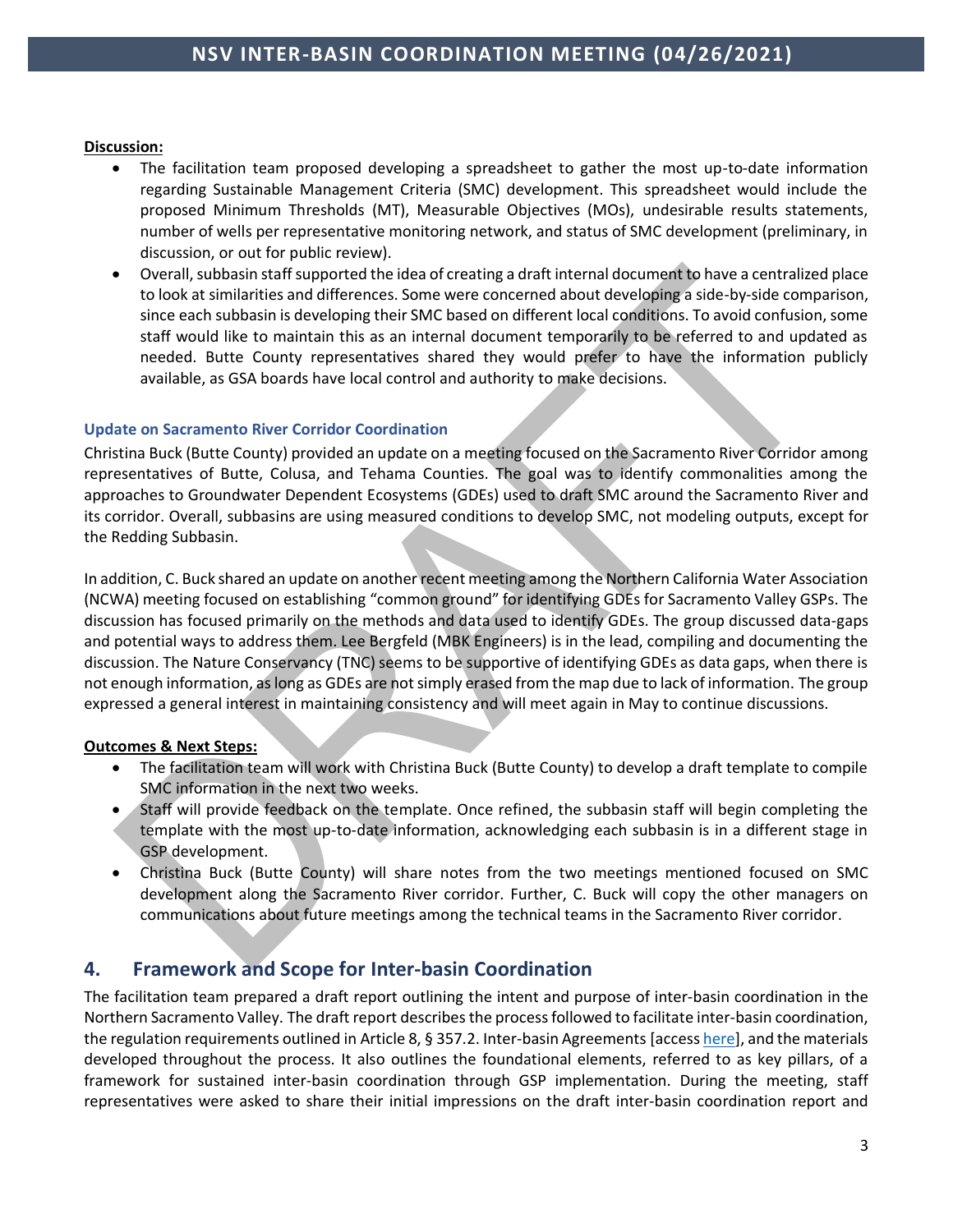# **NSV INTER-BASIN COORDINATION MEETING (04/26/2021)**

framework. Then, staff reviewed and refined the framework pillars, discussed possible coordination groups and funding for inter-basin coordination efforts, and shared initial thoughts on possible issue resolution process. The draft report will be shared as staff recommendations for the respective GSA Boards consideration and for public input through existing subbasin venues (e.g., GSA meetings, committees, etc.).

### Initial Impressions on Draft Pillars

The facilitators shared the draft pillars presented in the figure below. These pillars were developed based on previous discussions among GSA staff focused on desired outcomes and priorities, as well as on the regulations outlined in Article 8, § 357.2. Inter-basin Agreements [acces[s here\]](https://groundwaterexchange.org/wp-content/uploads/2018/07/GSP-Regs-Art-8-Interagency-Agreements.pdf).

#### *1. Information-sharing*

*a.Commitment to inform each other on changing conditions (i.e., surface water cutbacks, land use changes, policy changes that inform groundwater management).*

*b.Commitment to share annual reports and interim progress reports.*

*c.Commitment to share data and technical information and work towards building shared data across basin boundaries (e.g., monitoring data, water budgets, modeling inputs and outputs, and GDEs).*

#### *2. Joint analysis & evaluation*

*a.Commitment to evaluate and compare contents of GSPs with a focus on Basin Setting, Monitoring Networks, SMCs, and PMAs. Identify significant differences and uncertainties related to cross-boundary flows and streamaquifer interactions at boundaries, including data, methods, and assumptions. Identify relevant issues of concern related to groundwater interaction at the boundaries.*

*b.Commitment to engage in analysis and evaluation of SMCs between GSPs to assess impacts and identify significant differences and possible impacts between subbasins that could potentially lead to undesirable results.* 

#### *3. Coordination on mutually beneficial activities*

*a.Commitment to communicate, coordinate, and collaborate on mutually beneficial activities, which could include joint monitoring, joint reporting, regional modeling, and other efforts to address data gaps at subbasin boundaries.*

*b.Commitment to collectively pursue funding and collaborate on mutually agreed upon projects and management actions that provide benefits across boundaries.* 

*c.Commitment to leverage existing collaboratives (NSV IRWM, etc.)* 

#### *4. Coordinated communication and outreach*

*a.Commitment to coordinate and collaborate on regional scale public engagement and communication strategies that promote awareness on groundwater sustainability, enhance public trust, and maintain institutional knowledge and establish a foundation for long-term collaboration .*

#### *5. Non-binding*

*a.Commitment to honor the individual authorities of GSAs*

#### **Discussion:**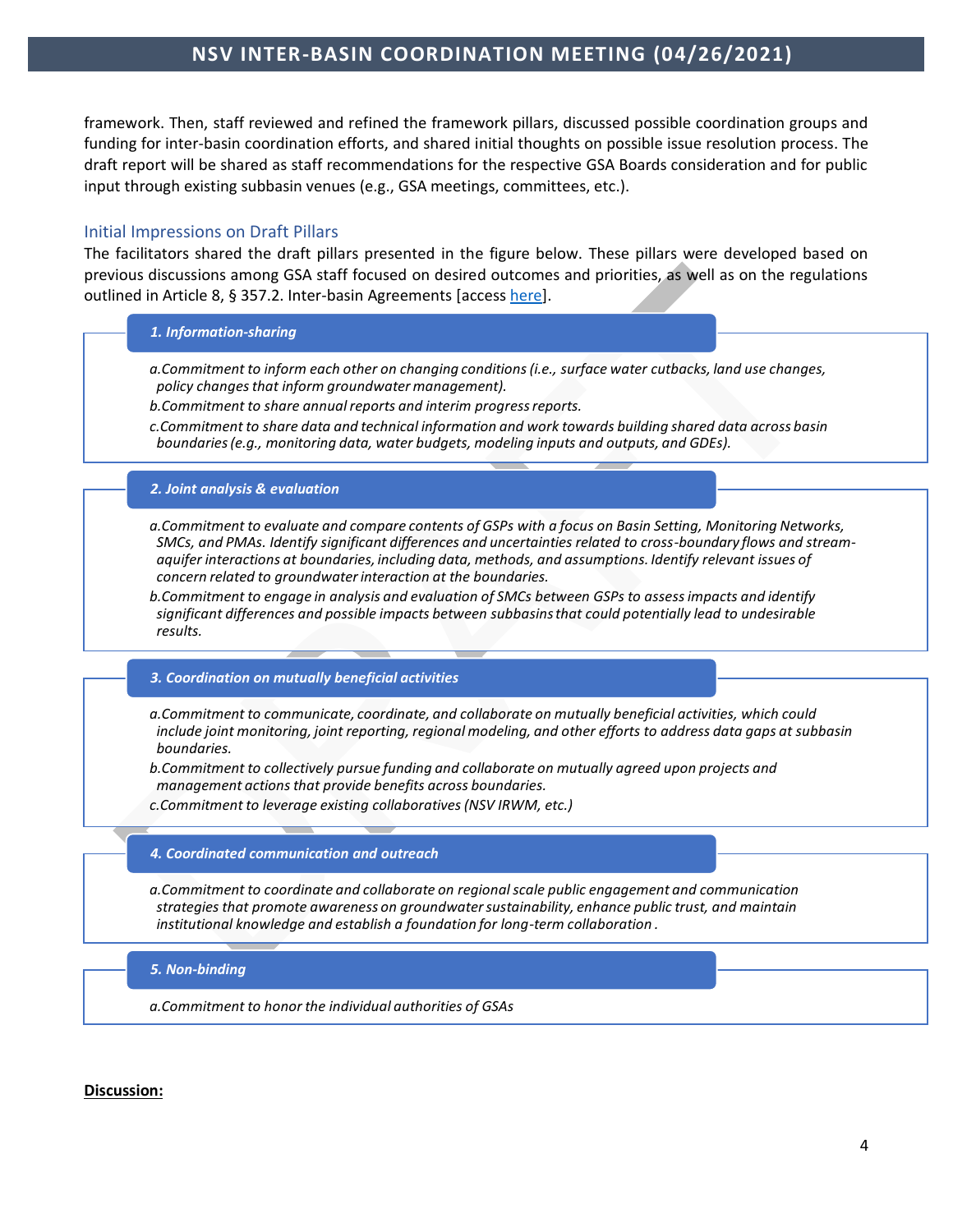### *2. Joint Analysis and Evaluation*

• Staff stated robust evaluation could be considered a specific project post GSP adoption. While there is interest in collaborating, the question is at what scale? This question was revisited later in the meeting, when discussing coordinating groups and possible funding.

### *4. Coordinated communication and outreach*

- Staff suggested to better emphasize the focus on providing consistent messaging at a regional level and distinguish from public engagement efforts to share basin-specific content. Staff representatives stated consistency is particularly important for stakeholders who cross basin-boundaries. Some staff suggested modifying the language to avoid implying subbasins were committing to convening regional public meetings.
- Some suggested leveraging regional venues to provide updates on a regular basis, particularly through the Northern Sacramento Valley Integrated Regional Water Management (IRWM) venues.
- A key consideration would be to specify how decision-making bodies (GSA boards) communicate with each other. While staff will commit to coordinate and communicate on an ongoing basis, staff would like to bring this topic for discussion to the GSA boards. Board members can then give direction to staff.

# Possible Coordination Groups and Funding

Subbasin staff explored organizing and possibly funding interbasin coordination priorities by specific subbasin boundaries. One approach would entail creating specific "Coordination Groups" (see map). Some of these groups are pairs and others include multiple subbasins around a river boundary.

- 1. **Feather River Corridor** Butte, Wyandotte Creek, North Yuba, Sutter
- 2. **North Sac River Corridor** Los Molinos, Red Bluff, Corning, Vina, Butte, Colusa)
- 3. **South Sac Corridor** Colusa, Sutter, Yolo
- 4. **Stony Creek** Corning, Colusa
- 5. **Thomes Creek** Red Bluff, Corning
- 6. **Butte/Vina** Vina, Butte

## **Discussion:**

Further, inter-basin coordination efforts would require resources and technical support. To explore options, subbasin staff were asked the following questions:

- How would you like to pursue funding opportunities post GSP submission (e.g., Technical Support Services or grant funding)? By coordination group?
- Would you like to include specific projects in your initial GSP draft?
- How do you suggest leveraging existing networks, agreements, and arrangements in the region?

### Initial Discussion Highlights:

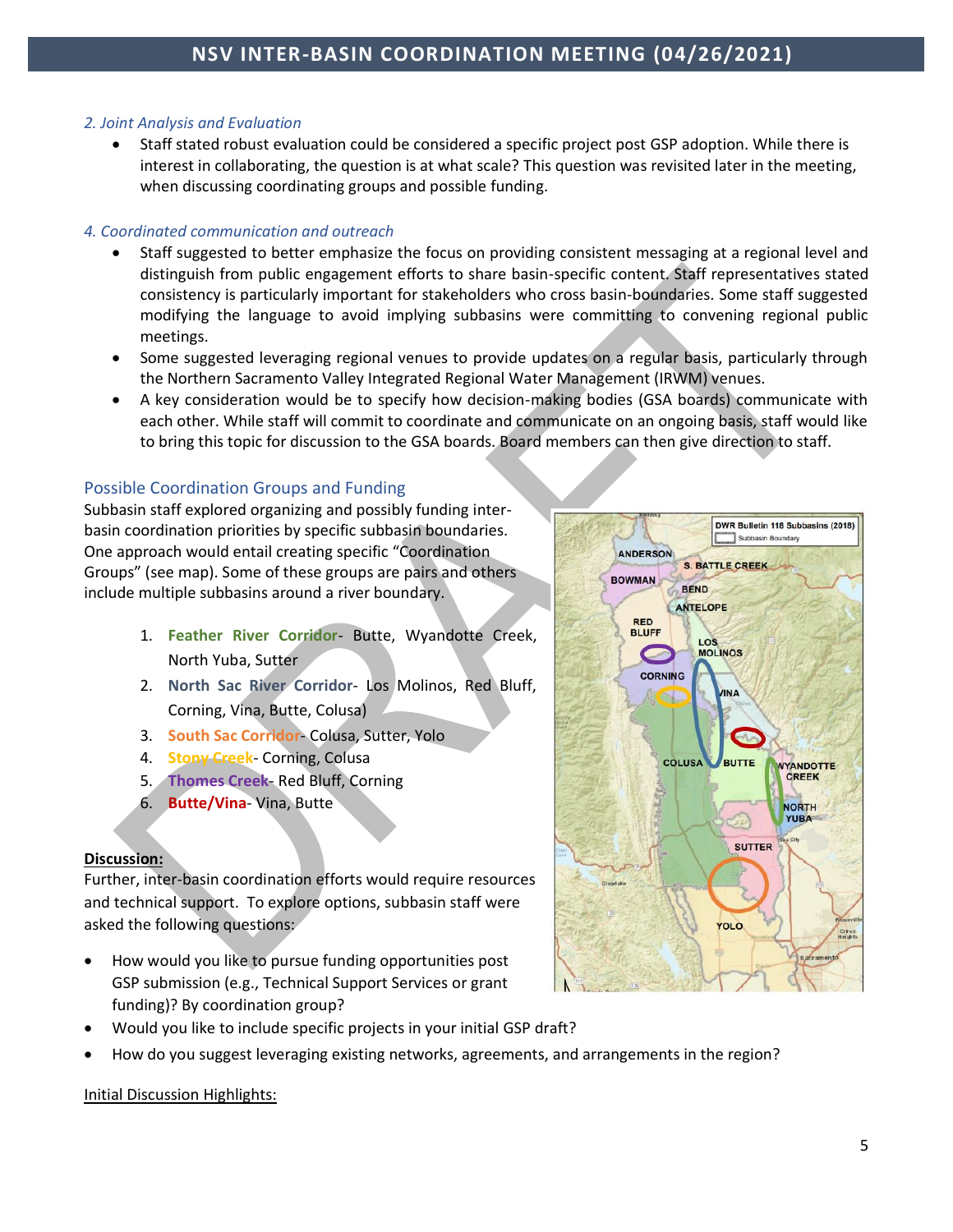# **NSV INTER-BASIN COORDINATION MEETING (04/26/2021)**

- Overall, staff thought coordination groups were a good start, as much of the coordination needed is boundary driven. These groups may work well and may need to be refined along the way. However, some concerns remain about the time and resource implications of pursuing such an approach.
- **Suggested change**: expand the blue circle (North Sac River Corridor) to include Red Bluff and Antelope.
- A participant highlighted that identifying projects at a regional level can make the individual GSPs stronger. Staff would appreciate CBI's support identifying projects suitable for regional coordination. For example, one project could entail pursuing funding at a regional scale to address monitoring needs and data gaps identified in existing plans. Packaging PMAs identified in individual plans into a regional project might help leverage funding.
- A participant highlighted that including regional projects in individual PMAs may not be possible in the initial GSPs but could be pursued after GSP submission. Others stated they will be compiling a project list in the coming weeks. With the facilitators and technical consultants support, staff can compile PMAs submitted across subbasins, identify themes, and suggest possible projects. Subbasins can include a broad and generic statement in their individual plans to accommodate inter-basin coordination efforts. Staff could work through the fall and winter polishing the statement for future inclusion, so that the project can be eligible for funding opportunities.
- Remaining questions:
	- o Modeling: Is there interest in investing in a regional model and what would that look like? Would this project be tackled after GSP submittal? These questions need to be further explored in discussion with all GSAs.
	- $\circ$  Do inter-basin coordination projects need to be in the initial plan to get funding? How can subbasins add projects along the way? One suggestion could be to include projects in an appendix to avoid going through a formal plan update process to add projects. Adjusting the list will be important.
	- o How can subbasins coordinate for Technical Support Service (TSS) funding and Prop 68 Implementation grants?

### Possible Issue Resolution Process

The facilitators prompted a discussion regarding the possible inclusion of an issue resolution process in the inter-basin coordination framework. The facilitators pointed to the GSP Regulations [Article](http://www.buttecounty.net/wrcdocs/planning/SGWMA/InterbasinCoordination/GSP_Regs_Art_8_Agreements.pdf) 8 where it states, "description of a process for identifying and resolving conflicts between Agencies" as a part of inter-basin coordination (*Sections 10727.2, 10733, and 10733.2, Water Code).* In addition, the facilitators shared the findings from a [recent study](https://waterinthewest.stanford.edu/publications/dispute-resolution-processes-thinking-through-sgma-implementation) from Stanford University that found that the ability of interagency coordination "to solve complex challenges will be contingent on the ability of these organizations to effectively prevent and manage conflicts before they arise and to resolve these conflicts equitably and efficiently when they do." (Moran, Martinez, and Blomquist, 2021). Therefore, the facilitators posed the following questions for reflection and discussion. In other words, staff were asked about the level of concern among their GSA boards regarding the decisions being made in other subbasins.

### **Discussion Questions for Staff Meeting (4/26/21)**

- What top 3-4 specific problems or conflict(s) related to inter-basin coordination do you anticipate?
- In practical terms, what steps would you anticipate taking if a significant conflict or issue arose?
- What resources and support would be needed to resolve such issues?
- What might be the benefits and challenges of including an issue resolution process in the proposed inter-basin coordination framework?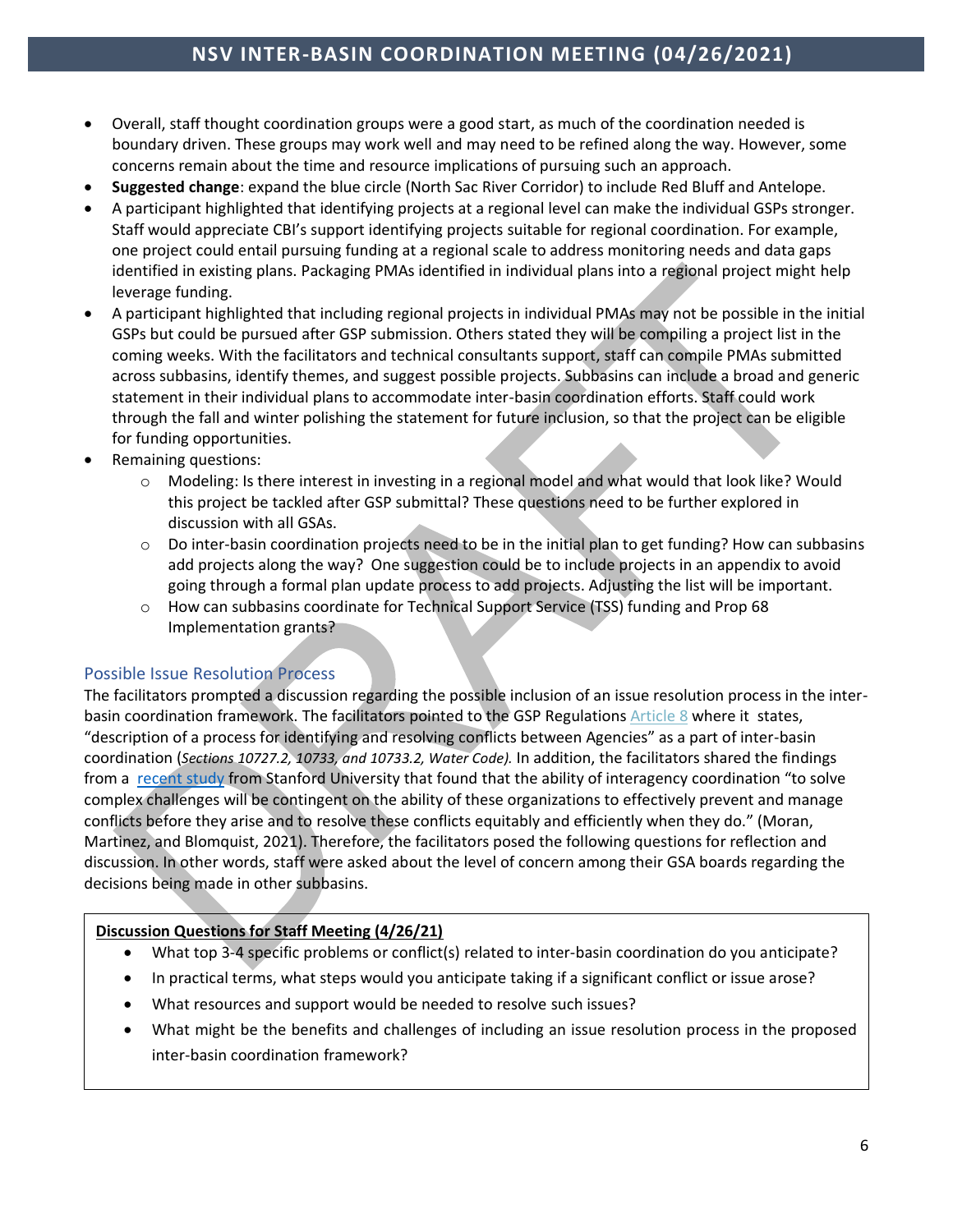### **Discussion:**

- Level of concern varies across the various subbasins and would depend on the nature of the conflict and issue that arose.
- Stakeholder in the Vina subbasin (GSA board and stakeholder advisory committee members) are highly concerned with decisions and actions undertaken in subbasins on the other side of the river and the impact of those decisions on their groundwater conditions. Others expressed concern with a few individuals overly influencing the process.
- Some expressed that having a conflict resolution process in place is important. However, they are currently focused on developing GSPs and have competing priorities. Coordination among subbasins has gone very well and many didn't feel significant concern around this matter. That said, there are still many unknowns and staff do not feel like they have a full grasp of the situation.
- Stakeholders in different subbasins are concerned about the implications of water transfers outside of the area and lacking the proper resources to assess or address the situation. There is also a concern about the numbers in the plans not matching up. A thorough analysis will require hiring a consultant and/or working among coordination groups.
- Staff representatives would like to focus on the history of collaboration and trust. They would support establishing a process to identify issues that may arise and to prevent conflict, when possible. Staff would like CBI to provide issue resolution options for staff consideration. Broad and overarching options are preferable, particularly focused on a neighbor-to-neighbor basis.
- To gather public input, staff would like to share the draft report at their respective venues (GSA boards, groundwater commission, subbasin advisory boards, etc.) when it has undergone internal review among staff and is ready to be presented as a recommendation with key discussion questions to receive input on the framework section. The document can also be made available through the website for transparency.

### **Outcomes & Next Steps:**

- CBI will work with Ryan Teubert (Tehama County) and explore possible collaboration with their technical consultants to conduct a preliminary analysis on the compiled list of PMAs in the various subbasins.
- CBI will bring in examples of issue resolution processes for staff consideration.
- Staff representatives agreed to seek input on the draft report and framework using existing institutional structures that vary by subbasin. These structures include GSA Boards, Advisory Committees, and Groundwater Commissions, all of which are public venues. Staff would like to move from providing updates towards receiving input from stakeholders on the inter-basin coordination pillars. Staff will gather feedback on the draft report once the facilitation team incorporates changes, and the draft goes through internal review.

# **5. Public Meeting Discussion**

Tehama representative shared the Facilitation Support Services (FSS) task order includes convening a regional workshop. This workshop could be convened between August and November. If convened in July or August, the workshop could provide an overview of the SMC and PMAs, the status of the development of the various GSPs, before they undergo public review. This meeting could also showcase the inter-basin coordination efforts so far. Staff representatives will revisit this topic at a future meeting.

# Meeting Participants

| Participant  | <b>Representation/Affiliation</b> | <b>Subbasins</b> |
|--------------|-----------------------------------|------------------|
| <b>Staff</b> |                                   |                  |